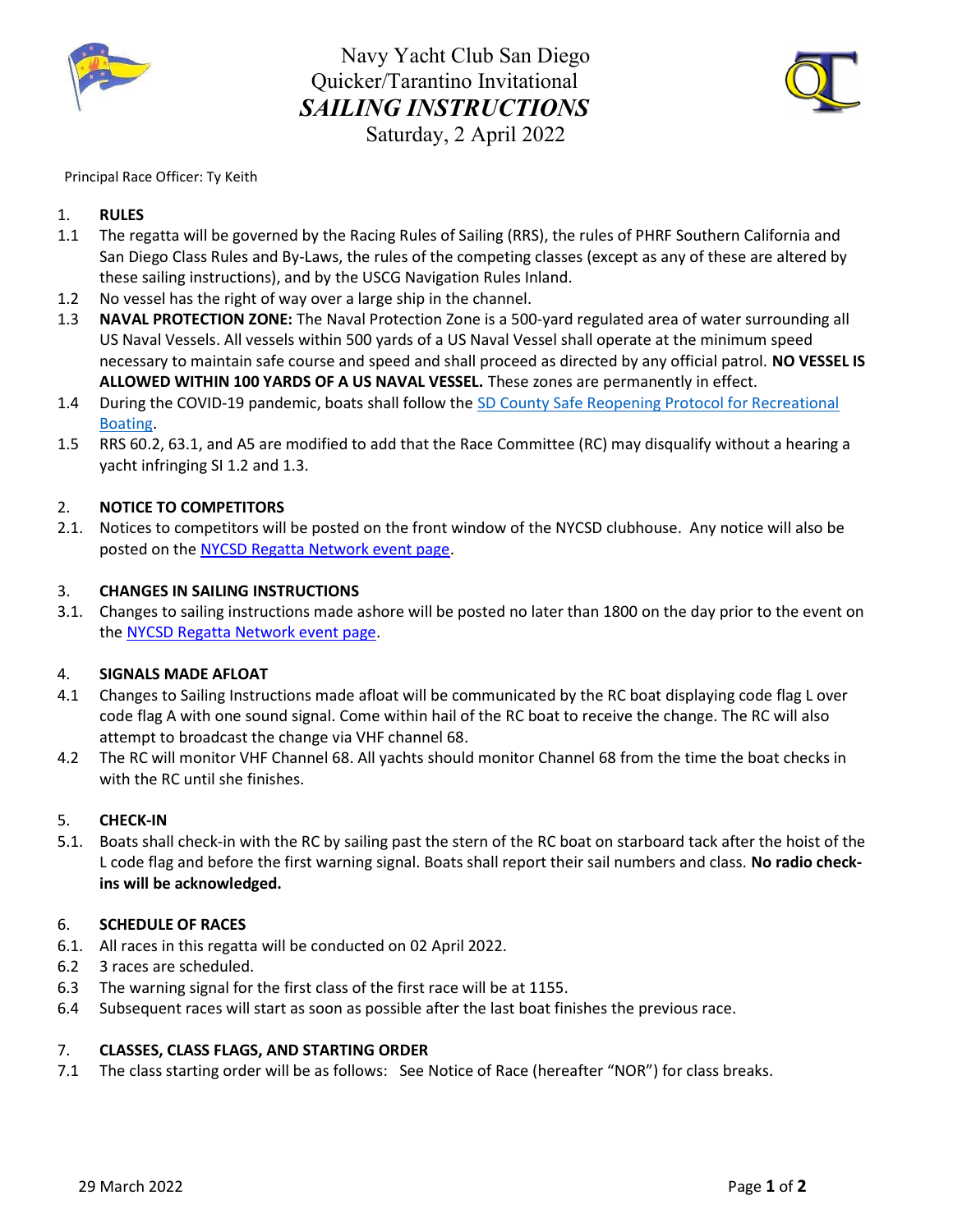| <b>Start Order</b> | Class | <b>Numeral Pennant</b> |
|--------------------|-------|------------------------|
| 1 ct               |       |                        |
| 2nd                |       |                        |
| 2rd                |       |                        |

- 7.2 The RC may combine classes by displaying several Class flags at the warning. A class may be skipped if there are no entries. If fleets are combined or skipped, subsequent fleets will move up in the starting order.
- 7.3 Competitors' pennants shall be displayed from the yacht's backstay. Boats without a backstay shall display their pennants in the next most visible position.

# 8. RACING AREA

- 8.1 Racing shall take place in San Diego South Bay.
- 8.2 Start and finish area will be in the vicinity of San Diego channel buoy 30.

## 9. THE COURSE

- 9.1 Courses will be selected from the attached course chart. Marks A, B, and C shall be rounded to port.
- 9.2 The approximate magnetic heading to the windward mark shall be displayed by the RC boat by code flags or white board.

## 10. MARKS

- 10.1 Marks A, B, and C shall be orange tetrahedrons.
- 10.2 A buoy or dinghy may stream from the RC boat and shall be considered part of the RC boat.
- 10.3 Generally, the RC will not move a mark in the middle of a race except in extraordinary situations. The RC may, without signal, move a mark to change the direction up to 10 degrees or the length up to 10% of the previous length, provided that no boat is sailing to the mark.

## 11. STARTS

- 11.1 The start line shall be between a staff displaying an orange flag on the RC boat and a floating pin with an orange flag.
- 11.2 The start of one class will be the warning for the subsequent class.
- 11.3 Yachts whose warning signal has not been made shall avoid interfering with those boats within 5 minutes of start.
- 11.4 Boats not starting within 10 minutes of their class start signal will be scored DNS. This changes RRS 63.1, A4, and A5.

## 12. RECALLS

- 12.1 Individual Recalls will be signaled in accordance with RRS 29.1. As a courtesy, the RC will attempt to hail boats "On Course Side" (OCS) as soon as possible over a loud hailer and/or on VHF 68, but it is the responsibility of each boat to start properly.
- 12.2 Failure of electronic equipment, failure to hear a hail, order of hail, or delay in hailing will not be grounds for redress. This modifies RRS 62.1(a).
- 12.3 In the case of a General Recall, the recalled class shall start after the last scheduled class starts. Their warning shall be the start of the last class. If the recalled class is the last scheduled class, their warning signal shall be one minute after their First Substitute code flag is removed with a sound. This changes RRS 29.2.

## 13. FINISH

13.1. Finish line shall be between a staff displaying an orange flag on the RC boat and the course side of a floating pin with an orange flag. This changes RRS Race Signals.

#### 14. TIME LIMIT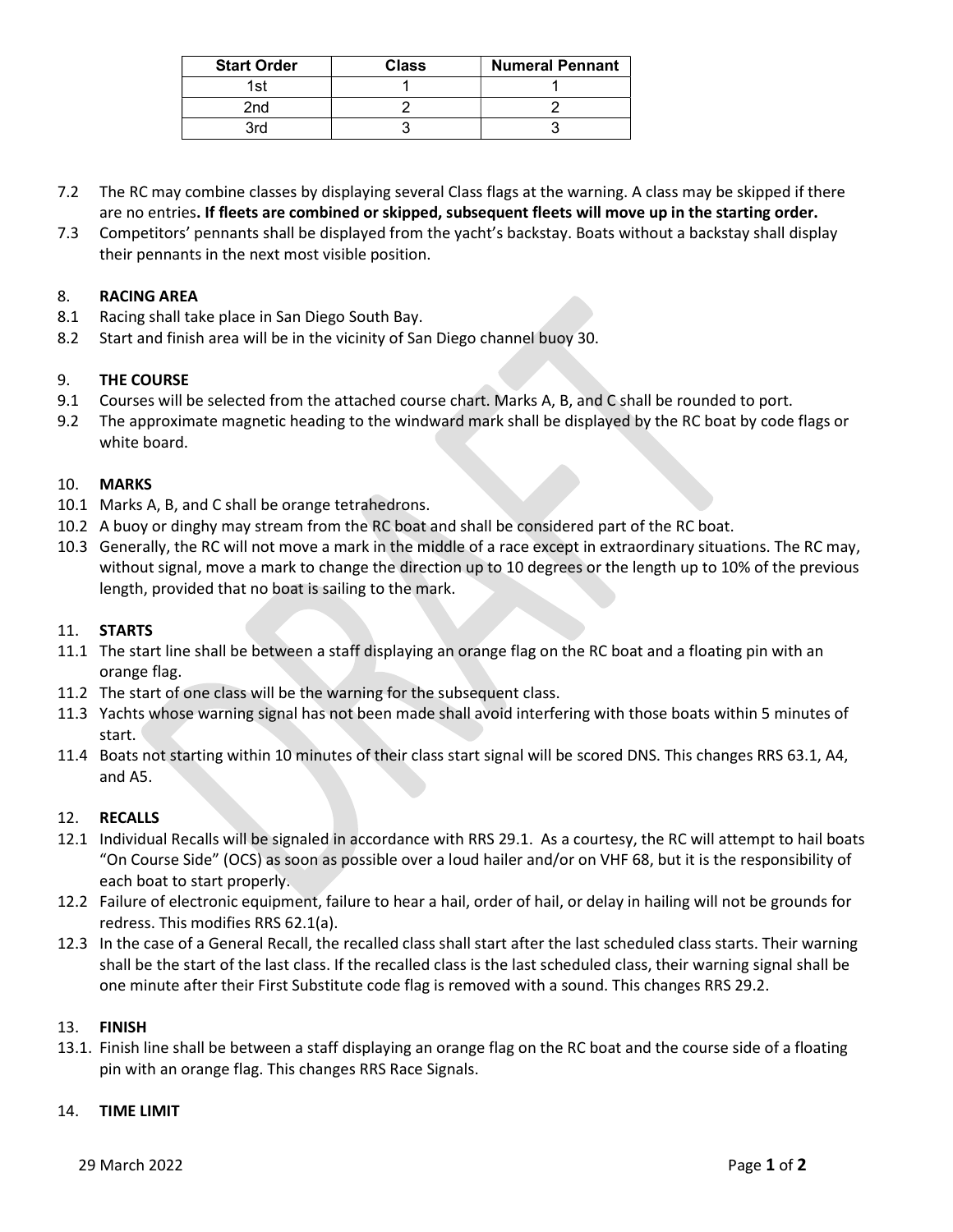14.1 Boats failing to finish within 30 minutes after the first boat in their class sails the course and finishes will be scored DNF without a hearing. This changes RRS 35, A4, and A5.

# 15. PENALTIES

- 15.1 Appendix V1 PENALTY AT THE TIME OF AN INCIDENT will apply. This changes RRS 44.1 two turn penalty.
- 15.2 Scoring Penalty 44.3 shall apply.

# 16. PROTESTS

- 16.1 A boat intending to protest shall report her intentions and the boat(s) being protested to the RC boat on station upon finishing or retiring and obtain RC acknowledgment. Radio reports of protests are only accepted from boats that are retiring from the race. This modifies RRS 61.
- 16.2 Protests shall be filed electronically to the Principal Race Officer, Ty Keith, (vicecommodore@nycsd.club or (858) 945-6513) within 2 hours of the last boat finishing.
- 16.3 The parties involved will be listed, in the order of filing, on the NYCSD Regatta Network event "Notice Board" and protests will be heard as soon as practicable, which will be at a later date and likely via ZOOM. This posting constitutes the notice required by RRS 63.2, Time and Place of the Hearing.

## 17. WITHDRAWAL

17.1. A yacht that retires from the race must notify the RC by hail or VHF 68 before leaving the course. Failure to do so shall result in a score of DSQ. This modifies RRS 60.2, 63.1 and A5.

## 18. SCORING

- 18.1. Ratings used to score this regatta will be the PHRF Southern California Area G ratings as determined and supplied by PHRF San Diego. Offsets, if added to the course, will not be used in computing scoring of nonspinnaker boats.
- 18.2 One race is required to be completed to constitute a regatta.

## 19. CLEAN REGATTA

19.1 This regatta is a Sailors for the Sea "Clean Regatta." As such, all competitors are encouraged to use non-single use water bottles and recycle all appropriate items. Competitors are reminded of RRS 47, which states that competitors "shall not intentionally put trash in the water." Temporary bow numbers shall not be used.